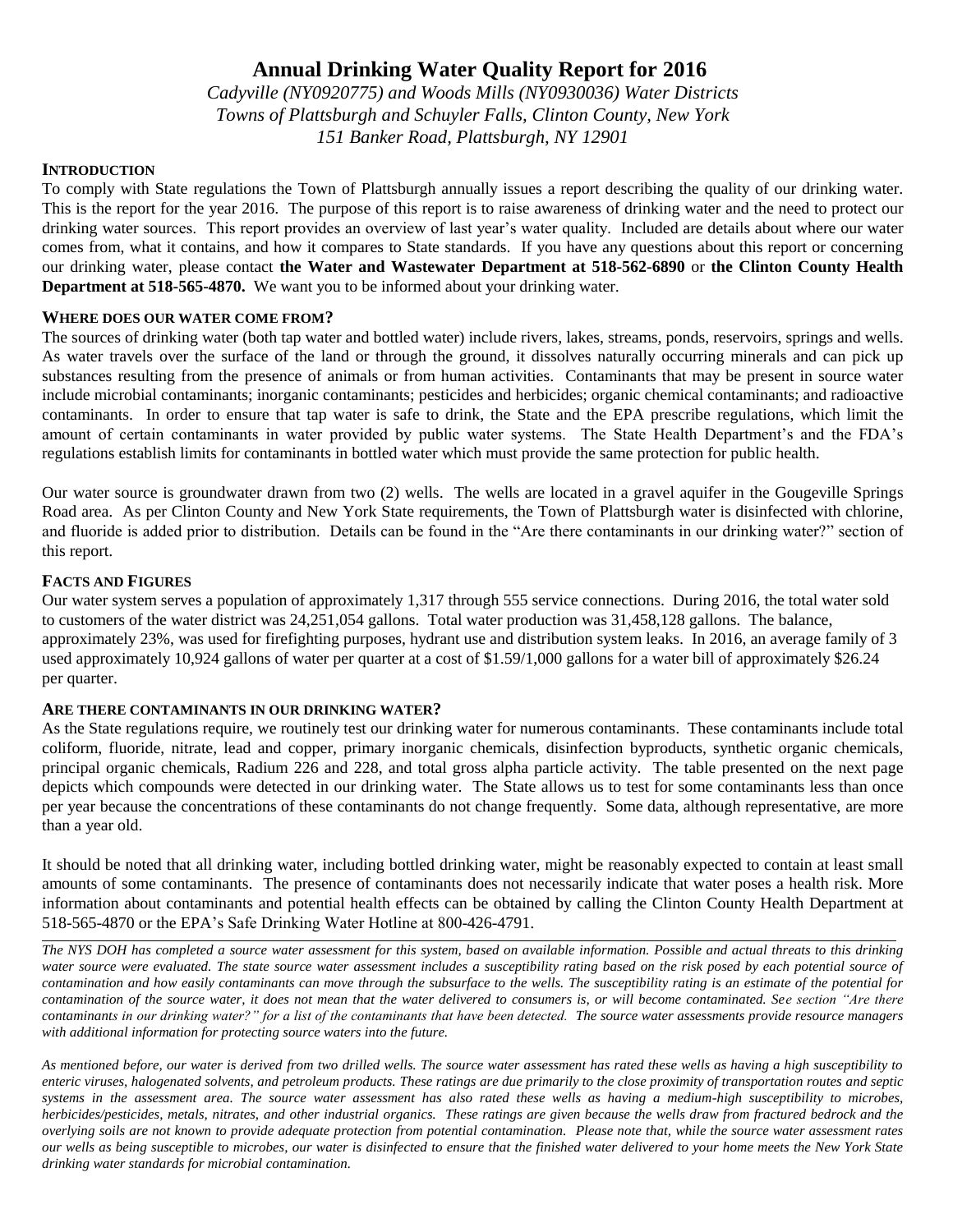#### **This table shows the results of our monitoring for the period of January 1 to December 31, 2016.**

| <b>TABLE OF DETECTED CONTAMINANTS</b>                 |                         |                              |               |                          |                        |                |                |                                                                                                   |
|-------------------------------------------------------|-------------------------|------------------------------|---------------|--------------------------|------------------------|----------------|----------------|---------------------------------------------------------------------------------------------------|
| Contaminant                                           | <b>Violation</b><br>Y/N | <b>Sample</b><br><b>Date</b> | <b>Result</b> | Range<br><b>Detected</b> | Unit<br><b>Measure</b> | <b>MCLG</b>    | <b>MCL</b>     | <b>Likely Source</b><br>of Contamination                                                          |
| <b>Disinfection Byproducts</b>                        |                         |                              |               |                          |                        |                |                |                                                                                                   |
| <b>Total Trihalomethanes</b><br>Cadyville $(d)$       | N                       | 7/15/15                      | 3.3           |                          | ug/L                   | <b>NA</b>      | 80             | By-product of drinking water<br>chlorination needed to kill harmful<br>organisms                  |
| <b>Inorganic Contaminants</b>                         |                         |                              |               |                          |                        |                |                |                                                                                                   |
| Fluoride $(a)$                                        | N                       | Monthly                      | 0.6           | $< 0.2$ to 0.8           | mg/L                   | $\overline{4}$ | 2.2            | Water additive that promotes<br>strong teeth; Erosion of natural<br>deposits                      |
| <b>Nitrate</b><br>Cadyville                           | N                       | 1/19/16                      | 1.10          |                          | mg/L                   | 10             | 10             | Runoff from fertilizer use;<br>Leaching from septic tanks,<br>sewage; Erosion of natural deposits |
| Lead $(b, c, d)$<br>$90th$ percentile of 10 samples   | $\mathbf N$             | $9/15/15$ to<br>9/28/15      | 1.0           | BRL to 1                 | $\text{ug/L}$          | <b>NA</b>      | $AL=15$        | Corrosion of household plumbing<br>systems; Erosion of natural<br>deposits                        |
| Copper $(b, c, d)$<br>$90th$ percentile of 10 samples | $\mathbf N$             | $9/15/15$ to<br>9/28/15      | 0.17          | <b>BRL</b> to 0.17       | mg/L                   | 1.3            | $AL=1.3$       | Corrosion of household plumbing<br>systems; Erosion of natural<br>deposits                        |
| <b>Barium</b> $(d)$                                   | N                       | 12/1/15                      | 0.01          |                          | mg/L                   | $\overline{2}$ | $\overline{c}$ | Discharge of drilling wastes;<br>Discharge from metal refineries;<br>Erosion of natural deposits  |
| <b>Principal Organic Contaminates</b>                 |                         |                              |               |                          |                        |                |                |                                                                                                   |
| Chloroform $(d)$                                      | N                       | 12/1/15                      | 1.0           |                          | ug/L                   | <b>NA</b>      | 5              | By-product of drinking water<br>chlorination needed to kill harmful<br>organisms.                 |
| <b>Bromodichloromethane</b><br>(d)                    | $\mathbf N$             | 12/1/15                      | 0.9           |                          | ug/L                   | <b>NA</b>      | 5              | By-product of drinking water<br>chlorination needed to kill harmful<br>organisms                  |
| Dibromochlormethane $(d)$                             | N                       | 12/1/15                      | 0.7           |                          | $\text{ug/L}$          | <b>NA</b>      | 5              | By-product of drinking water<br>chlorination needed to kill harmful<br>organisms                  |

#### **NOTES:**

- *a.* The result is the average for the year 2016.
- *b.* The action levels for lead and copper were not exceeded at any of the test sites.
- $c$ . The result represents the 90<sup>th</sup> percentile of the sites tested. A percentile is a value on a scale of 100 that indicates the percent of a distribution that is equal to or below it. The 90<sup>th</sup> percentile is equal to or greater than 90% of the lead and/or copper values detected in our water system. A total of ten samples were collected in the Cadyville and Woods Mills water systems and the 90<sup>th</sup> percentile was the second highest value.
- *d.* The State allows us to monitor for some contaminants less than once per year because the concentrations of these contaminants do not change frequently. Some of our data, though representative, are more than a year old.

#### **DEFINITIONS:**

*Maximum Contaminant Level (MCL): The highest level of a contaminant that is allowed in drinking water. MCLs are set as close to the MCLGs as feasible. Maximum Contaminant Level Goal (MCLG): The level of a contaminant in drinking water below which there is no known or expected risk to health. MCLGs allow for a margin of safety.*

*Maximum Residual Disinfectant Level (MRDL): The highest level of a disinfectant allowed in drinking water. There is convincing evidence that addition of a disinfectant is necessary for control of microbial contaminants.*

*Maximum Residual Disinfectant Level Goal (MRDLG): The level of a drinking water disinfectant below which there is no known or expected risk to health. MRDLGs do not reflect the benefits of the use of disinfectants to control microbial contamination.*

*Action Level (AL): The concentration of a contaminant, which if exceeded, triggers treatment or other requirements, which a water system must follow.*

*Treatment Technique (TT): A required process intended to reduce the level of a contaminant in drinking water.*

*Non-Detects (ND): Laboratory analysis indicates that the constituent is not present.*

*Milligrams per liter (mg/l): Corresponds to one part of liquid in one million parts of liquid (parts per million - ppm).* 

*Micrograms per liter (ug/l): Corresponds to one part of liquid in one billion parts of liquid (parts per billion - ppb).*

*Picocuries per liter (pCi/l): A measure of the radioactivity in water.*

*RAA: Running annual average*

*BRL: Below reportable level*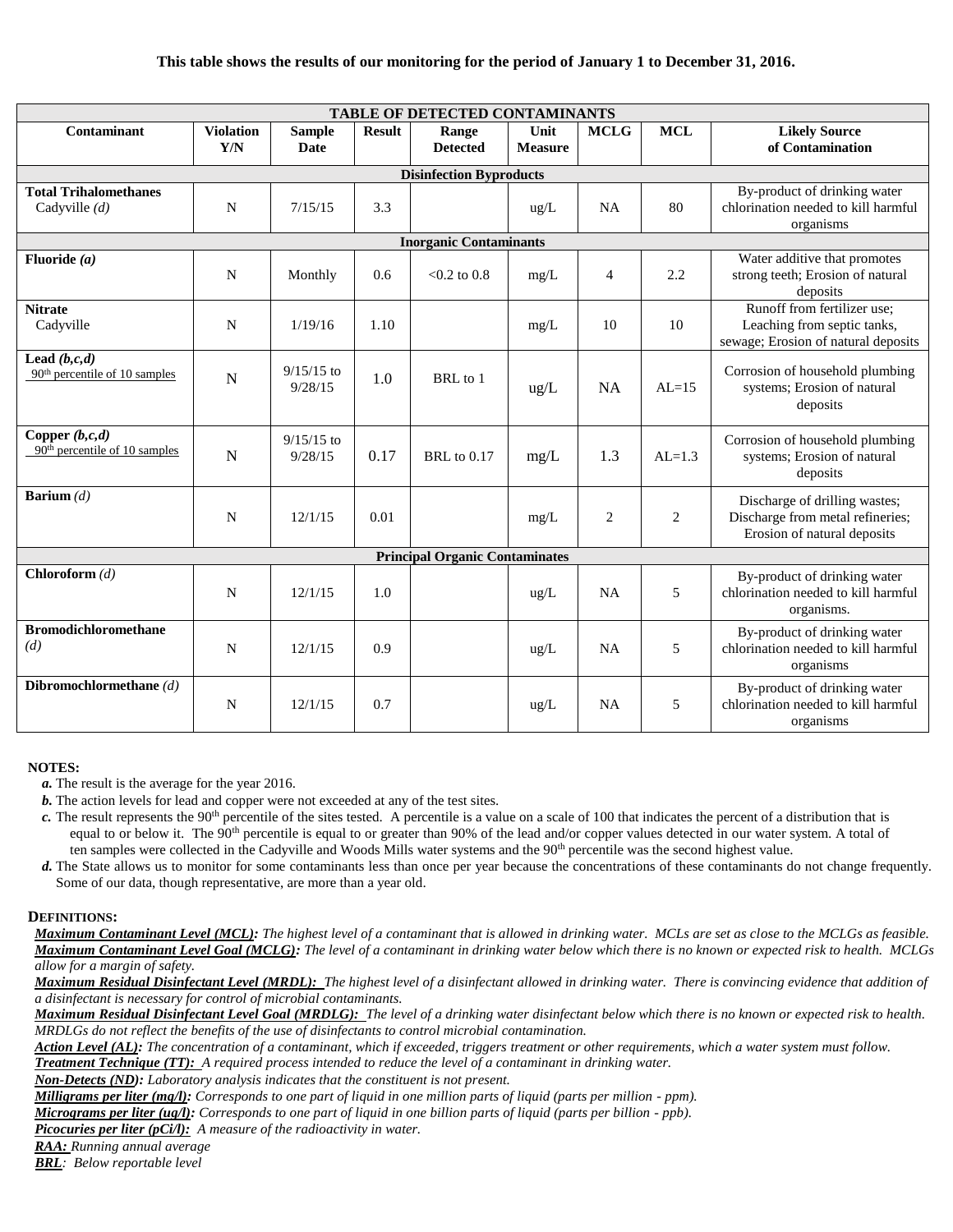#### **WHAT DOES THIS INFORMATION MEAN?**

Water from the Cadyville source has always been of exceptional quality. Water quality of both wells meets current Health Department requirements. The Town collects one sample each in Cadyville and Woods Mills, for total coliform and E. coli analysis each month. As you can see by the table, our system had no contaminant violations. We have learned through our testing that some contaminants have been detected; however, these contaminants were detected below the level allowed by the State.

*If present, an elevated level of lead can cause serious health problems, especially for pregnant women and young children. Lead in drinking water is primarily from materials and components associated with the service lines and home plumbing. The Town of Plattsburgh is responsible for providing high quality drinking water, but cannot control the variety of materials used in plumbing components. When your water has been sitting for several hours, you can minimize the potential for lead exposure by flushing your tap for 3 seconds to 2 minutes before using the water for drinking and cooking. If you are concerned about lead in your water, you may wish to have your water tested. Information on lead in drinking water, testing methods and steps you can take to minimize exposure is available from the Safe Drinking Water Hotline or at http://www.epa.gov/safewater/lead.*

#### **IS OUR WATER SYSTEM MEETING OTHER RULES THAT GOVERN OPERATIONS?**

We are required to monitor your drinking water for specific contaminants on a regular basis. Results of regular monitoring are an indicator of whether or not your drinking water meets health standards. Our system was in compliance with all applicable State drinking water operating, monitoring and reporting requirements.

#### **IS OUR WATER SYSTEM MEETING OTHER RULES THAT GOVERN OPERATIONS?**

We are required to monitor our drinking water for specific contaminants on a regular basis. Results of regular monitoring are an indicator of whether or not our drinking water meets health standards. Our system was in compliance with applicable State drinking water operating, monitoring and reporting requirements.

In this reporting period, the Woods Mills Water District experienced incidents requiring "Boil Water" notices. None of these incidents were a result of system contamination, but were issued as precautions due to system leaks, breaks or pressure reductions. The dates and reasons for these notifications are as follows:

1 June 22, 2016 System repairs Follow up samples negative Woods Mills WD

### **DO I NEED TO TAKE SPECIAL PRECAUTIONS?**

Some people may be more vulnerable to disease causing microorganisms or pathogens in drinking water than the general population. Immuno-compromised persons such as persons with cancer undergoing chemotherapy, persons who have undergone organ transplants, people with HIV/AIDS or other immune system disorders, some elderly, and infants can be particularly at risk from infections. These people should seek advice from their health care provider about their drinking water. EPA/CDC guidelines on appropriate means to lessen the risk of infection by Cryptosporidium, Giardia and other microbial pathogens are available from the Safe Drinking Water Hotline at 800-426-4791.

*Our system is one of the many drinking water systems in New York State that provides drinking water with a controlled, low level of fluoride for consumer dental health protection. According to the United States Centers for Disease Control, fluoride is very effective in preventing cavities when present in drinking water at an optimal level of 0.7 mg/l. To ensure that the fluoride supplement in your water provides optimal dental protection, the State Department of Health requires that we monitor fluoride levels on a daily basis. During 2016, monitoring results showed fluoride levels well below the 2.2 mg/l MCL for fluoride.*